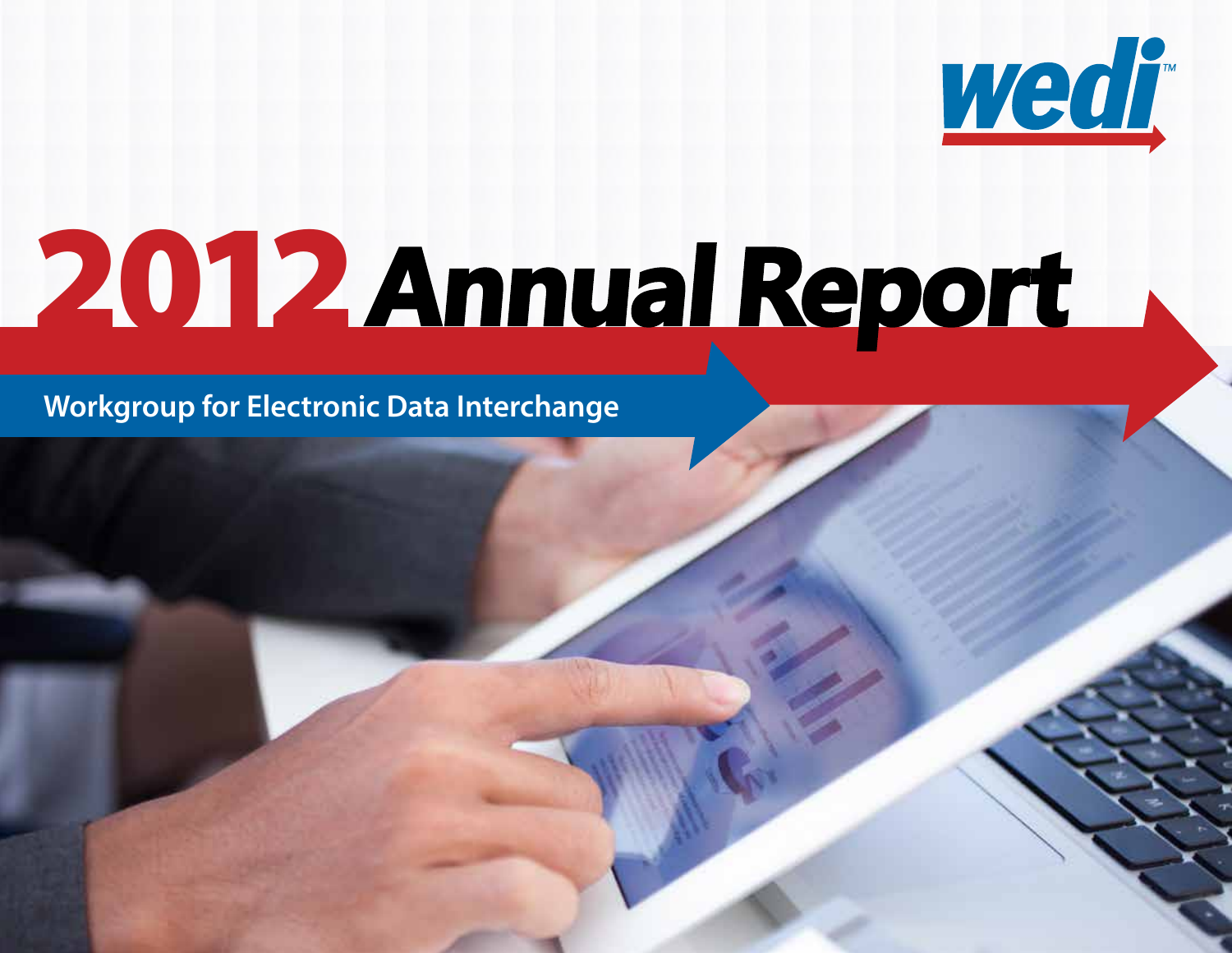### About WEDI





In 2012, WEDI continued to serve in our role of trusted advisor to the Department of Health and Human<br>Services (HHS) and the Health IT community, weighing in on several new regulations and serving<br>as a guide for the indust n 2012, WEDI continued to serve in our role of trusted advisor to the Department of Health and Human Services (HHS) and the Health IT community, weighing in on several new regulations and serving CAQH CORE Operating Rules and ICD-10, WEDI provided detailed recommendations to HHS based on our collection of valuable data surrounding the industry's readiness. This research and feedback influenced policy and compliance timelines that affected stakeholders throughout the healthcare industry.

**2 3 Devin A. Jopp, Ed.D.** *President & CEO*

Throughout the year, WEDI developed new partnerships and continued collaboration with several organizations, including the Centers for Medicare & Medicaid Services (CMS) Confidentiality Coalition, American Medical Association (AMA), Medical Group Management Association (MGMA) and HHS. These strategic partnerships enabled us to broaden our reach in the Health IT industry and deliver vital information to all industry stakeholders. Our partnership with Confidentiality Coalition led to a successful briefing on Capitol Hill, where we described how electronic health data is being exchanged to improve patient care and health outcomes to more than 50 congressional and senate staff members. Our collaboration with AMA and MGMA resulted in a workshop that brought together physician practices and practice management system vendors to explore how new federal mandates will improve workflow processes and increase physician practice performance and profitability.

Transfer de la proposition de la proposition de la proposition de la proposition de la proposition de la proposition de la proposition de la proposition de la proposition de la proposition de la proposition de la propositi he Workgroup for Electronic Data Interchange (WEDI) is the leading authority on the use of Health IT to improve healthcare information exchange in order to enhance the quality of care, improve efficiency and reduce costs of the American healthcare system. Created by the Secretary of Health and Human Services in 1991 and named in the Health Insurance Portability and Accountability Act (HIPAA) legislation as an advisor to the Secretary of HHS, WEDI continues to be the place where leading government agencies, health plans, providers and vendors come for information, education and innovation on Health IT.



Thanks to the hard work and contributions of our workgroups, members, collaborating organizations and countless individuals affiliated with the Health IT community, 2012 was a year of growth, activity and impact for WEDI. Our webinars and town halls educated more than 2,500 attendees during the year and our on-site events gathered more than 1,000 attendees from across the nation. Our 40 workgroups turned out industry-enhancing work, including a myriad of white papers and issue briefs that address crucial Health IT issues, the ICD-10 Implementation Timeline, an 5010 Implementation Issues database and the WEDI Health ID Implementation Guide, which has become a requirement for organizations offering Medicare Managed Care Part D benefits.

We succeeded in expanding our membership and creating new specialized workgroups, enhancing our capacity to support industry compliance with new regulations while increasing outreach. In addition, we launched a new, state-of-the-art website and increased our SmartBrief newsletter distribution to more than 18,000 subscribers.

Our inaugural annual report provides a good insight into the important work we do and the many milestones we reached in 2012. As we progress in 2013, we will continue our work to improve healthcare information exchange, leveraging our 2012 successes to make 2013 an even greater year for WEDI and the Health IT industry.

## Table of Contents<br>About WEDI

Sincerely,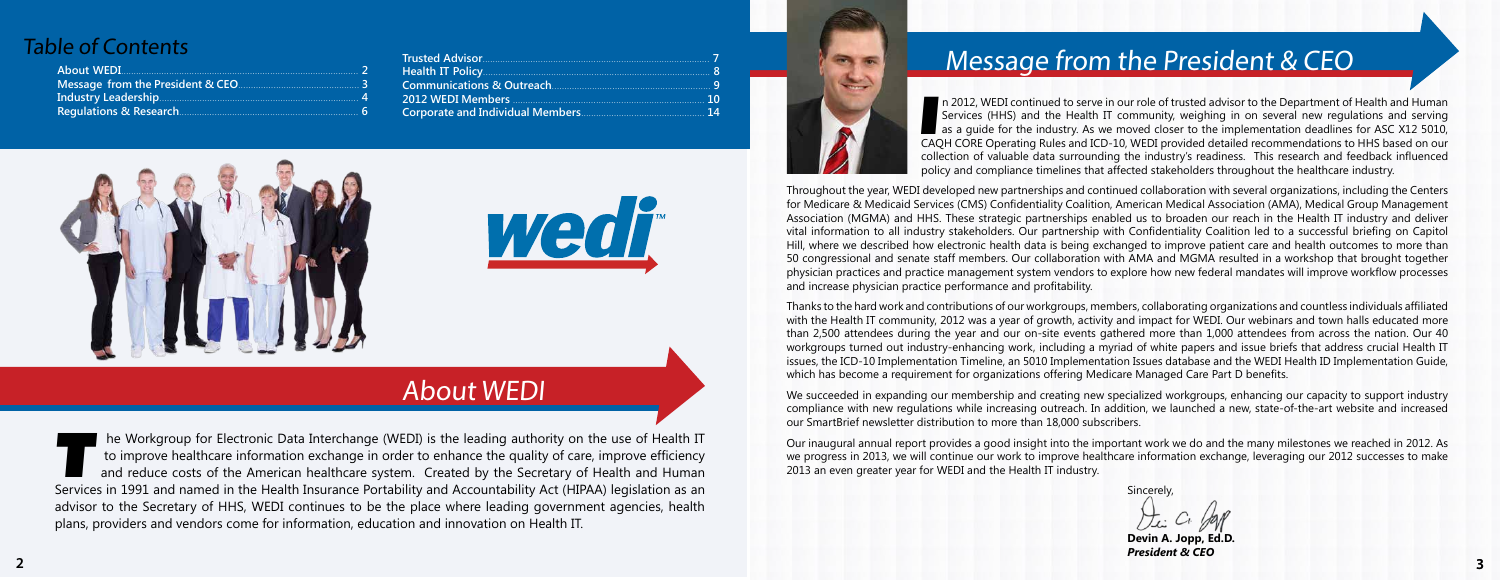**4 5**

## Industry Leadership



omprised of leading industry experts, WEDI's 40 workgroups continued to develop programs and resources designed to help the industry comply with new regulations, manage implementation efforts and better understand Health I programs and resources designed to help the industry comply with new regulations, manage implementation efforts and better understand Health IT.

#### **ASC X12 5010 Transaction Support Initiative**

Because of our role as advisor to the Secretary of HHS, WEDI was chosen to partner with CMS to launch the 5010 Implementation Issues database and a series of webinars designed to gather feedback, track challenges and provide guidance to correcting ASC X12 5010 implementation-related issues.

#### **ICD-10 Testing Webinar Series**

In response to the extension of the ICD-10 compliance deadline, as the industry's foremost resource, WEDI hosted a series of webinars addressing ICD-10 testing and designated November as "ICD-10 Testing Month." Leading the industry forward towards successful implementation, WEDI's series delivered foundational concepts, testing models and requirements, supplying the tools necessary to successfully manage the ICD-10 testing phase.

#### **HIMSS/WEDI ICD-10 National Pilot Program**

WEDI and HIMSS collaborated to create the ICD-10 National Pilot Program, an industrywide collaborative concept created to minimize the guesswork related to ICD-10 testing and implementation through shared best practices from early adopters. Participants are working towards establishing a solution center that providers can access during ICD-10 testing.

#### **WEDI Health IT Innovations Database**

WEDI created the Health IT Innovation Network, an online forum for healthcare organizations to connect with peers, share their latest innovations and learn from best practices. The system offers 25 innovation categories, with 55 sub-categories, and can be sorted by submission date, organization name and topic.

#### **WEDI Health IT Track**

WEDI launched Health IT Track, a federal and state regulatory and legislative tracking service designed to assist WEDI members with compliance issues related to Health IT regulations.

> **experts in the industry.**<br>
> Kathryn Jönzzon<br> *Pirector, HIPAA Product Services &* **Kathryn Jönzzon** *Director, HIPAA Product Services & Support, Delta Dental Plans Association*

The online system displays a detailed snapshot of key Health IT legislative and regulatory information in real time. Health IT Track also provides a current list of the Health IT legislation and regulation changes across all 50 states.

> **1999**<br> **Solution**<br> **Solution**<br> **Solution**<br> **Solution**<br> **Solution Not only have I reaped the benefits of access to WEDI's vast industry workgroup information, but I have also been given the opportunity to meet with key leaders and knowledgeable**

### **White Papers and Issue Briefs**

#### **ICD-10 Critical Metrics**

WEDI developed a set of ICD-10 critical metrics which established a basis to perform benchmark testing prior to ICD-10 implementation. The benchmarks and on-going metrics provide monitoring and early warning indicators to ensure that healthcare organizations' post-ICD-10 implementation business and mitigation plans are successful

#### **Using PHI & Cloud Computing: A Focus on the Intersection of Cloud Technology and Privacy/Security**

In this white paper, WEDI provided details on the intersection of cloud technology and HIPAA/HITECH Privacy and Security requirements, and presented an early look into the various methods organizations are using to leverage cloud technology while safeguarding and protecting Protected Health Information.

#### **Incorporating Financial Neutrality into ICD-10 Implementation Plans**

WEDI's Financial Neutrality white paper listed the several factors that dictate how efficient financial neutrality can actually be achieved. The paper defined the dimensions of financial neutrality and revealed how neutrality-based risks and goals may look different for providers, payers or federal and state agencies.

#### **ICD-10 Impact Assessment Mind Maps**

The ICD-10 Impact Assessment white paper was developed by WEDI to assist the healthcare industry in determining the extent of the potential impact as a result of the ICD-10 mandate. The white paper published a new type of picture ("mind map'") that better depicted the full potential extent of the impact to ICD-10.

#### **ICD-10 End-to-End Testing Issue Brief**

WEDI constructed an overall definition and understanding of end-to-end testing for ICD-10. The issue brief described the key considerations involved in ICD-10 end-to-end testing and offered a collaborative and cooperative approach as a means to successful industry-wide implementation.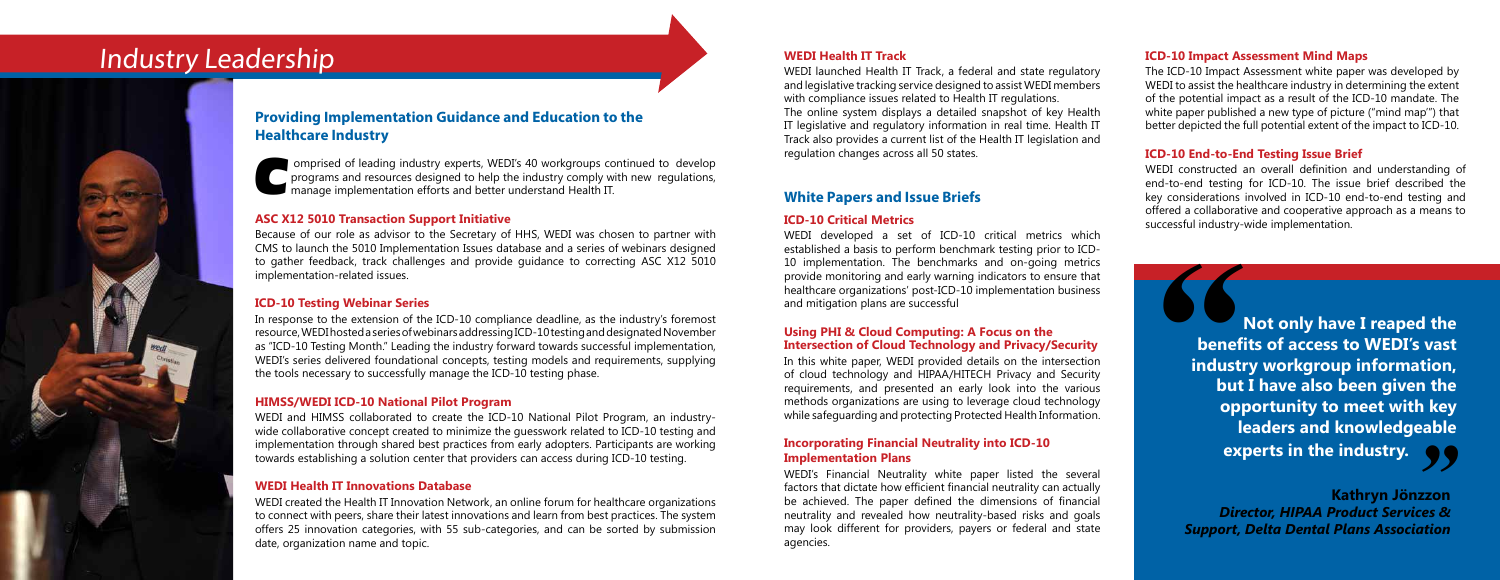### **Providing Expert Recommendations to the Secretary of Health and Human Services**

K cting in its advisory role to the Secretary of<br>Health and Human Services as defined in<br>the HIPAA legislation, WEDI offered several Health and Human Services as defined in recommendations to the Secretary of HHS on issues related to Administrative Simplification and regulatory changes.

#### **ASC X12 5010 – Lessons Learned**

As the discretionary enforcement period for ASC X12 5010 ended and the healthcare industry looked towards the implementation of future regulatory requirements, WEDI reviewed the "lessons learned" and assembled a list of recommendations for CMS. The recommendations were developed to mitigate similar implementation challenges and to help the industry successfully navigate other related critical changes. WEDI encouraged CMS to reference this data when planning for the upcoming regulatory changes to Operating Rules, Health Plan Identifier and ICD-10.

#### **Patient Protection and Affordable Care Act**

In response to the Supreme Court Ruling on the Patient Protection and Affordable Care Act (PPACA), WEDI issued a statement to CMS revealing that, throughout the waiting period, WEDI had been working to help implement many of the Health IT-related provisions listed in the PPACA. The response letter also stated that through research, educational sessions, white papers and various new webbased resources, WEDI and its members are prepared to continue to guide the industry through full implementation of the PPACA.

#### **ICD-10 Compliance Date**

**6 7** WEDI submitted a letter to CMS in response to the Notice of Proposed Rulemaking in the Federal Register regarding the extension of the ICD-10 compliance date from October 1, 2013 to As part of WEDI's continual effort to help bridge the world of implementation and regulation, WEDI partnered with CMS to conduct the first CMS Industry Input Forum and Blue Button Session. The event collected healthcare industry input and feedback on new regulations, explored future opportunities to enhance standards testing and offered a working session on Blue Button for Payers. Attended by more than 150 industry professionals, the collaboration enabled CMS officials to collect valuable input which continues to be used to enhance the quality of healthcare regulation.

The year brought several<br>new healthcare regulations<br>and updates, including the new healthcare regulations and updates, including the introduction of CAQH CORE Operating

October 1, 2014. The response suggested that any extension of the compliance timeline should be put to good use, allowing for more robust assessments, remediation and testing. In addition, WEDI stated that regardless of the compliance date, the cut-over to ICD-10 should begin on a single date and not be staggered.

### **Operating Rules for Electronic Funds Transfer and Electronic Remittance Advice**

**Extract are critical to healthcare.**<br> **1998**<br> **Head, Provider eSolutions, Aetna Jay Eisenstock** *Head, Provider eSolutions, Aetna*

In response to the Interim Final Rule with Comments published on August 10, 2012, WEDI offered recommendations to CMS that would support a smooth transition and industry adoption of Operating Rules for Electronic Funds Transfer (EFT) and Electronic Remittance Advice (ERA).

#### **Mobile Device Questions: Real World Mobile Device Practices, Strategies and Technologies**

WEDI responded to Office of the National Coordinator's (ONC) questionnaire, requesting industry input on privacy and security issues and best practices related to the use of mobile devices in healthcare. WEDI provided detailed responses to questions dealing with the usages of mobile devices by providers and other healthcare professionals.

#### **CMS Industry Input Forum and Blue Button Implementation Session**

Rules for Eligibility and Claim Status and the anticipated extension of the ICD-10 implementation compliance date. Throughout 2012, WEDI conducted comprehensive research to identify the industry's status on the adoption of these regulations and gathered data used to create applicable solutions to shared obstacles. A trusted advisor to Health and Human Services, WEDI shared these results and offered recommendations to the HHS Secretary and the healthcare industry.

## Trusted Advisor

**Driving Regulatory Adoption through Action-Oriented Research** 

*"*  **In addition to the educational opportunities and peer/industry assessment, our WEDI membership allows us to advocate for, and influence, the direction of future business needs, issues and policy** 

## Regulations & Research



### **ICD-10 Readiness**

Early in the year, WEDI partnered with CMS to lead an ICD-10 industry readiness survey. The results collected from more than 2,600 providers, health plans and vendors revealed that much of the industry was not on track to meet the October 2013 compliance date.

### **Operating Rules**

WEDI executed a survey designed to assess industry readiness for the implementation of CAQH CORE Operating Rules for Eligibility and Claim Status. The survey allowed WEDI to track progress on the adoption of the new operating rules and identify areas in need of additional education and assistance.

### **Capitol Hill Briefing**

WEDI and the Confidentiality Coalition presented a briefing on Capitol Hill entitled "The Value of Health Information Exchange." The briefing described how electronic health data is being exchanged to improve patient care and health outcomes while maintaining patient privacy, and examined consumers' perspectives on Health IT and privacy.

#### **Gathering Stakeholders from Across the Nation**

WEDI's2012 conferences and forums dealt with the most significant Health IT issues of the year, including Health Plan Identifier, ICD-10, Omnibus Privacy Regulation, Operating Rules, Health Insurance Exchange, Accountable Care Organizations and Health Information Exchange.

Throughout the year, more than 1,000 healthcare professionals came together to learn about new regulations and policy changes, share best practices and network with peers and industry leaders gathered from across the country.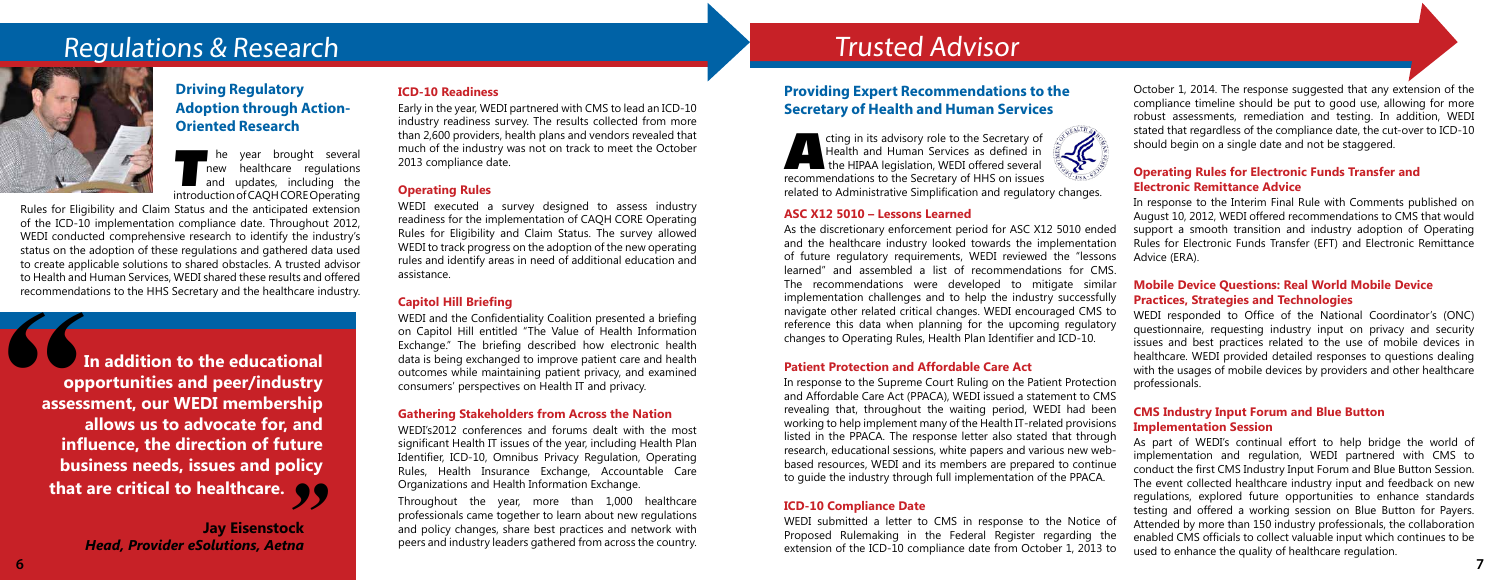

## Communications & Outreach

### **Gathering Collective Knowledge to Inform Health IT Policy**

Inroughout 2012, WEDI held several Policy Advisory<br>Group (PAG) and Technical Advisory Committee (TAC)<br>meetings for healthcare industry stakeholders to Group (PAG) and Technical Advisory Committee (TAC) meetings for healthcare industry stakeholders to collectively provide industry consensus and recommendations on a given policy. As trusted advisor to HHS, WEDI-approved PAG recommendations were sent to the HHS Secretary. TAC recommendations were used to provide feedback to organizations not affiliated with HHS. During the year, WEDI held PAGs on the adoption of Operating Rules for Electronic Funds Transfer and Electronic Remittance Advice; Adoption of Standards for Healthcare Electronic Funds Transfers and Remittance Advice; and ASC X12.

EDI spent much of 2012 broadening communication<br>channels and raising awareness of the organization. An<br>established source for Health IT news, regulatory updates channels and raising awareness of the organization. An established source for Health IT news, regulatory updates and events, WEDI dramatically increased its outreach to members and the industry during the year.

## Health IT Policy



### **Expanding Outreach to Healthcare Stockholders**



As part of WEDI's ongoing work to enhance the quality and availability of information to the industry, WEDI launched a new user-friendly website that allows visitors to more easily find WEDI's valuable Health IT information, resources and tools. The new website boasts a myriad of upgrades, including:

**Figure 2** Free access to WEDI's Knowledge Center, containing white papers and issue briefs on critical Health IT topics  $\blacksquare$  Ability to search the website by workgroup or by topic **Management Association**<br> **Example 2008** Access to a Health IT innovative showcase that displays industry **WEDI's Reach** 

> $\blacksquare$  A new Health IT compliance quide and key regulatory timeframes A vendor marketplace to search for vendor solutions



**WEDI has established itself as an invaluable asset to all healthcare stakeholders in this evolving HIT environment, promoting positive transformation and fostering consensus between divergent interests in order to move toward stronger, unified he**<br>promo<br>and f<br>di

- 
- 
- practices
- 
- 

**industry solutions<br>Robert Tennant<br>***cy Advisor, Medical Group<br>Management Association* **Robert Tennant**  *Senior Policy Advisor, Medical Group* 

> On average each month, WEDI circulated two press announcements and amassed more than 50 mentions in healthcare-related news publications. In addition, the WEDI *Health IT SmartBrief* newsletter delivered the latest industry news and WEDI announcements to more than 18,000 subscribers on a daily basis.

> In 2012, WEDI communications branched out into social media with the launch of Twitter, Facebook and LinkedIn accounts. Over the year, WEDI collected more than 2,000 Twitter followers, 250 Facebook friends and 250 LinkedIn members. In addition, WEDI deployed an average of three emails each week to targeted Health IT industry distribution lists and WEDI contacts. Emails included industry news reports, research/feedback invitations and event registration campaigns.

In 2012, WEDI began offering member-only Town Hall webinars which offer updates on the organization and feature sessions on key Health IT topics presented by industry experts. WEDI Town Hall topics included *Health IT Legislation: What's That Up on the Hill?; What's Up Doc? Get the Regulatory Story Right from the Source–CMS!; Post-Election Implications for Healthcare; Overview of Health Insurance Exchanges;* and *Planning for Growth & Expansion in 2013.*

 **More than 105 million lives covered Represent 32 State Medicaid Agencies, plus Puerto Rico**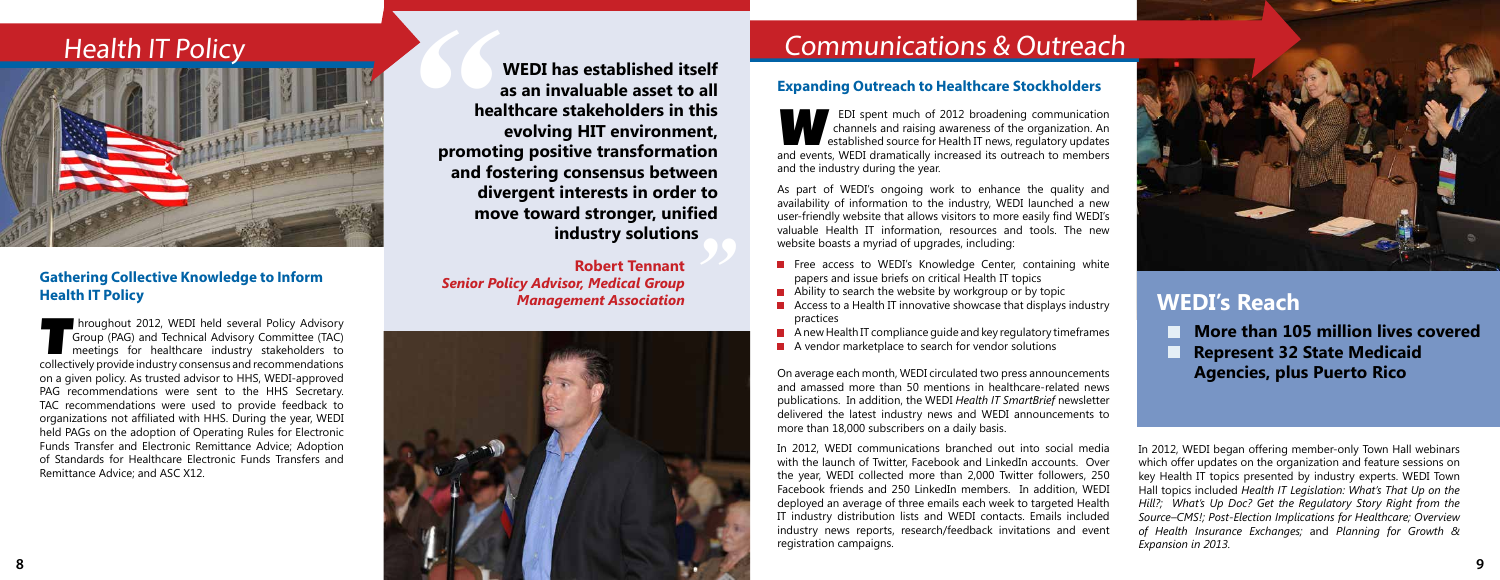

## 2012 WEDI Members

**AAHAM AAPC Ability ADP Benefit Services Advent InfoSystem LLC Aetna Affinity Health Plan AHCCCS AIDS Healthcare Foundation Alameda Alliance for Health Alliance Behavioral Healthcare Allina Hospitals and Clinics Allscripts Altarum American Dental Association American Medical Association American Podiatric Medical Association American Society for Automation in Pharmacy America's Health Insurance Plans Amerigroup Corporation AmeriHealth Mercy AngMar Medical Holdings Apgar & Associates, LLC Applied HIT Insight APWU Health Plan Argus Health Systems, Inc. Arkansas BCBS ASC X12 athenahealth, Inc. Availity, LLC Avior Computing AvMed Health Plans Axiom Systems Inc. Axis Technology, LLC Axway Banner Health BCBS Association BCBS of Alabama BCBS of Arizona BCBS of Florida BCBS of Kansas BCBS of Massachusetts BCBS of Michigan BCBS of Minnesota**

**BCBS of Nebraska BCBS of North Carolina BCBS of South Carolina BCBS of Tennessee BCBS of Vermont Benelogic BJC HealthCare Blue Cross Blue Shield of Louisiana Blue Cross of Northeastern PA Blue Shield of CA Bluegrass Family Health Boundary Information Group Brenda Olson Brian Strange Consulting Business Architects California Health & Human Services CalOptima Cambia Health Solutions Capario Capital Blue Cross CAQH CareFirst CareOregon CareSource Management Group Cedars-Sinai Medical Center Centene Centers for Medicare & Medicaid Services (CMS) CGI Charlene Brownlee CHCS Services, Inc. CHITA Christiana Care Health System Christiansen IT Law CIGNA Health Care ClaimRemedi ClearDATA Networks, Inc. Clemson University CNO Services LLC Cognizant Cognosante, LLC Colorado Dept. of Health Care Policy and Financing Community Health Choice Community Health Network of Connecticut Community Health Systems**

EDI members volunteer their<br>time and talent to provide<br>thoughtful leadership and comtime and talent to provide thoughtful leadership and com mon-sense approaches to enhance the exchange of clinical and administrative healthcare information. Our members de velop solutions to today's public and pri vate business needs and interchange chal lenges. Together, WEDI members lay the



**Companion Data Services Connecticut Health Insurance Exchange Cooperative Exchange Corelink Administrative Solutions CORHIO - Colorado Regional Health Information Organization CornichonHealthcare Innovations, LLC County of Los Angeles Department of Mental Health Coventry Health Care CSC CSG Government Solutions Culbert Healthcare Solutions Culbert Healthcare Solutions Danny Webb Davis Wright Tremaine LLP Deloitte Consulting Delta Dental Insurance Company Delta Dental of Arkansas Delta Dental of California Delta Dental of Colorado Delta Dental of Idaho Delta Dental of Illinois Delta Dental of Michigan Delta Dental of New Jersey Delta Dental of Oklahoma Delta Dental of Pennsylvania Delta Dental of Puerto Rico Delta Dental of Rhode Island Delta Dental of Virginia Delta Dental of Wisconsin Delta Dental Plans Association Department of Vermont Health Access Department of Veterans Affairs Dignity Health DoD Health Affairs Donald Toatley DST Health Solutions EBMS EBS-RMSCO, Inc. EDI Specialists, Inc Edifecs eHealth Initiative eHealth Ohio EHG-DentalXChange EHNAC Eldorado Computing, Inc EmblemHealth Emdeon Corporation eMedix Reimbursement Services, LLC Emergency Medical Services Corporation Enclarity Encore Health Resources Epic Equifax Inc. Ermer Law Group Excellus BCBS Express Scripts, Inc. Fallon Community Health Plan Famey Lockwood Federation of American Hospitals Fidelis Care New York First Choice Health First Pacific Corporation FlexTech, Inc. Florida Agency for Health Care Administration Florida Hospital Association Foot and Ankle Specialists of the Mid-Atlantic Fore Support Services, LLC Gaffey + Associates, Inc Gary Gibler Gateway EDI, Inc. GE Healthcare Integrated IT Solutions GEHA Geisinger Health System Greater New York Hospital Association Group Health Cooperative Harvard Pilgrim Health Care Hawaii Medical Service Assoc. HCRnet, Inc. Health Alliance Medical Plans, Inc. Health Care Service Corporation Health Data Consulting Health Information Group Health Level Seven Health Market Science, Inc. Health Net, Inc. Health Plan of San Joaquin Health Plan Systems HealthAsyst Private Limited Healthaxis Healthcare Billing & Management Association Healthcare Extranets LLC Healthcare Processing Solutions, Inc. HealthNow NY HealthPartners HealthPlus of Michigan Healthtrio Hewlett Packard HHS Office for Civil Rights Highmark**

### **Uniting Collectively to Improve the Efficiency of Healthcare**

ground work for the future of health care infor mation ex change. In 2012,  $WEDI$ extended free member -

ship and discount conference registration rates for all federal and state government agencies and their corresponding de partments. The free government agency membership provides greater opportuni ties for the states to benefit from industry best practices and for payers and provid ers to benefit from increased interaction with government officials.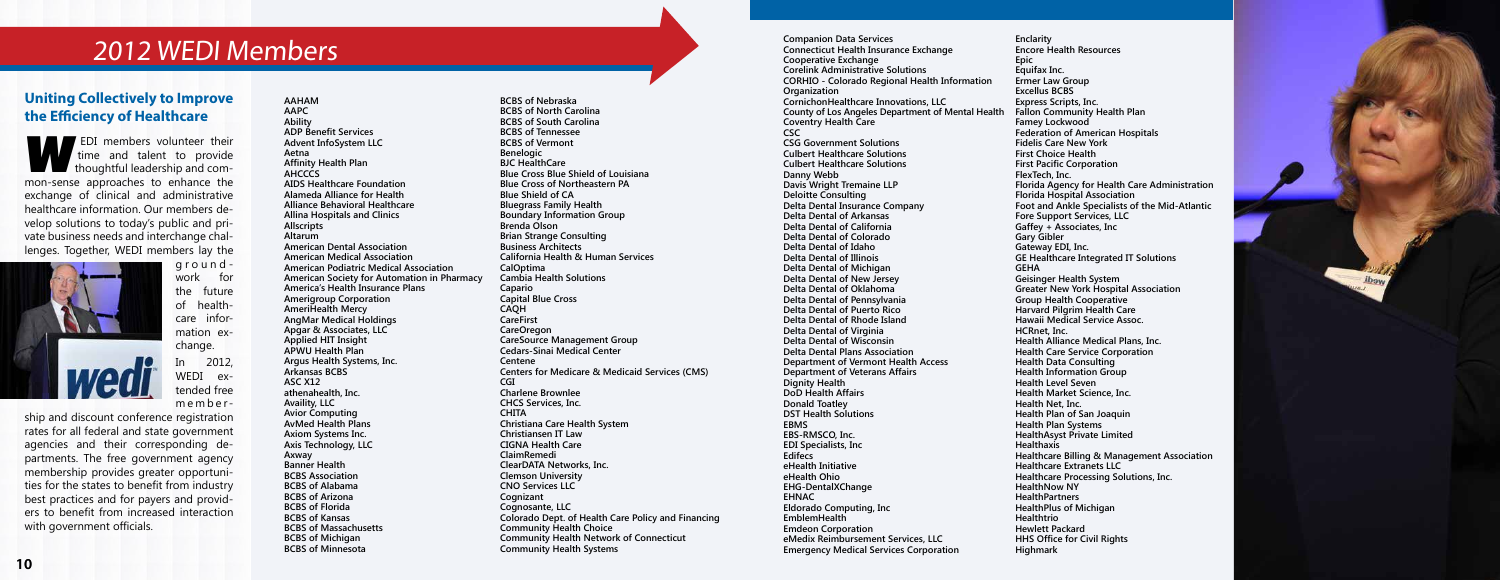apprecia **12 13**

**HIPAA COW HiQ Analytics Horizon BCBSNJ Howard Biederman Hubbert Systems Consulting Humana, Inc. IAIABC IBM Illinois Dept of Healthcare and Family Services Illinois State Medical Society IN Office Medicaid Policy&Planning Independent Health Indian Health Service Indiana State Dept of Health Infosys Public Services Infosys Public Services InsPro Technologies InstaMed Communications Integrated Healthcare Associates, LLC Integritas Solutions LLC Intermountain Healthcare Iowa Medicaid Enterprise ITC Infotech IVANS James Fischer Jawood Johns Hopkins Health System Jopari Solutions Juanita Rodriquez Kaiser Permanente Kansas DCHS Keith Olenik Kingland Systems Kunz, Leigh & Associates L.A. Care Health Plan LabCorp Leonard Mallard Leslie C. Bender, Professional Assn. Lewis Creek Systems, LLC Liaison Technologies Lisa Rodriguez Louisiana Department of Health & Hospitals Magellan Health Services Marcus McCrory Mark Doctor Marlene Peek Marshfield Clinic Mary Schamus Maryland Health Benefit Exchange Maryland Health Care Commission**

**Maryland Medical Care Programs MassHealth Mayo Clinic McKesson Med Billing Services MedAssets Medica Health Plan Medical Group Management Association Medical Mutual of Ohio Medical Services Administration of Puerto Rico MedImpact Healthcare Systems MEGAS Memorial Sloan-Kettering Mercury Data Exchange Mercy Health System Michigan Public Health Institute Minnesota Department of Health Minnesota Department of Human Services Minnesota ICD-10 Collaborative Missouri Office of Administration- ITSD Mitchell & McCormick, Inc. Mitchell International, Inc. MMSI Molina Healthcare Monica B. Cunningham, LLC Montefiore Medical Center Moserhaus Consulting MOSNIP Munn Consulting MVP Health Care NACHA - The Electronic Payments Association Nachimson Advisors, LLC NALC Health Benefit Plan NAMM California Nancy Sanchez-Caro NASCIO NASCO National Association of Dental Plans National Council for Prescription Drug Programs Navicure, Inc NC Division of Medical Assistance NC Division of Medical Assistance NC division of public health NCHICA Nebraska Medicaid Neighborhood Health Plan of Rhode Island Network Health, Inc New Mexico Human Services Department New York State Medicaid Newsome & Associates LLC**

**NextGen Healthcare NIIT Technologies, Inc. Noblis Noridian Mutual, Inc. North Dakota Department of Human Services-Information Technology Services, Medicaid Systems Operations" (ND-ITS-MSO) Northeast Delta Dental N-Tegrity Solutions Group, LLC Oak Grove Technologies Ohio Dept of Job & Family Services Oklahoma Health Care Authority ONC OnPoint Consulting Optum OR & SW WA Healthcare Security & Privacy Forum Oregon Health Authority Orlando Health, Inc. OSHPD OTB Solutions Partners HealthCare System Passport Health Communications Patricia Smith PaySpan Pennsylvania Department of Public Welfare Peter T. Barry Company Physicians Health Plan of Northern Indiana PNC Bank Post-N-Track Corporation Practice Insight, LLC Premera Blue Cross PricewaterhouseCoopers Prime Health Information Consulting PrimeWest Health Princeton Medical Group, PA PriorityHealth Prism RCM Systems, Inc PrivaPlan Associates Inc. ProMedica Health System Providence Health and Services Qamar Islam QBIT Solutions Inc. Quadax Inc QuadraMed Corporation Qualedix Qualis Health Quest Diagnostics, Inc. Rainmakers Strategic Solutions, LLC Richard Zon Owen**

**Rita Escalante Roberts-Hoffman Software, Inc. Ruth Carr RxResults, LLC Rycan Technologies San Francisco Health Plan Satori Solutions LLC SCAN Health Plan Schinderle Consulting Scripps Health Seattle Children's Hospital Secili DeStafano Secure EDI Security Health Plan Sharp Healthcare Siemens Healthcare Simply Healthcare Plans, Inc Sisters of Charity of Leavenworth Sisters of Mercy Health System Slalom Consulting Smart Data Solutions Social Security Administration Society of Professional Benefit Administrators South Carolina DHHS Southcoast Hospitals Group St. Joseph Health System St. Luke's Regional Medical Center State Farm Insurance State of Alaska State of Colorado State of Washington Department of Social & Health Services Substance Abuse & Mental Health Services Administration SunGard iWorks Surgery Suite Specialist, LLC. Susan A. Miller, J.D. Sutter Physician Services Tampa General Hospital tap/QA LLC Tata Consultancy Services (TCS) TeamPraxis LLC Tenet Healthcare Corporation Tesia Clearinghouse Texas HHSC The Clayton Group, LLC The Intelligent Solutions Group, Inc The ODS Companies The SSI Group, Inc. The Weiker Group**

**Thomas Edison State College TIBCO Software, Inc. TMG Health Inc Tom Stead Tom Strayhorn Tommaso DiGiovanni Trillium Community Health Plan TriMed Solutions/FastEMC TriWest Healthcare Alliance TriZetto Group, Inc. Tufts Health Plan Ubl Consulting, LLC UCare Minnesota United Telemanagement Corp. UnitedHealth Group Universal American University of Illinois Hospital & Health Sciences System University of Maryland Faculty Physicians Inc. University of Oklahoma University of Wisconsin Hospital and Clinics Utah Health Information Network Utah Medicaid Utah Retirement Systems UW Medicine UW Physicians Valley Health Valley Mental Health Vanderbilt University Medical Center Victoria Conboy Virginia DMAS VITL VOSSO WA Department of Labor and Industries Washington Dental Service Washington University Medical School WellCare Health Plans, Inc Wellmark Blue Cross Blue Shield WellPoint Inc. WEX Inc. Wisconsin Medicaid WPS Insurance XeoHealth Xerox Government Healthcare Solutions XIFIN Yale University School of Medicine ZirMed, Inc.**

### **DISTINGUISHED** AWARD

Presented to

Lesley Berkey **Solutions C** 71 E 11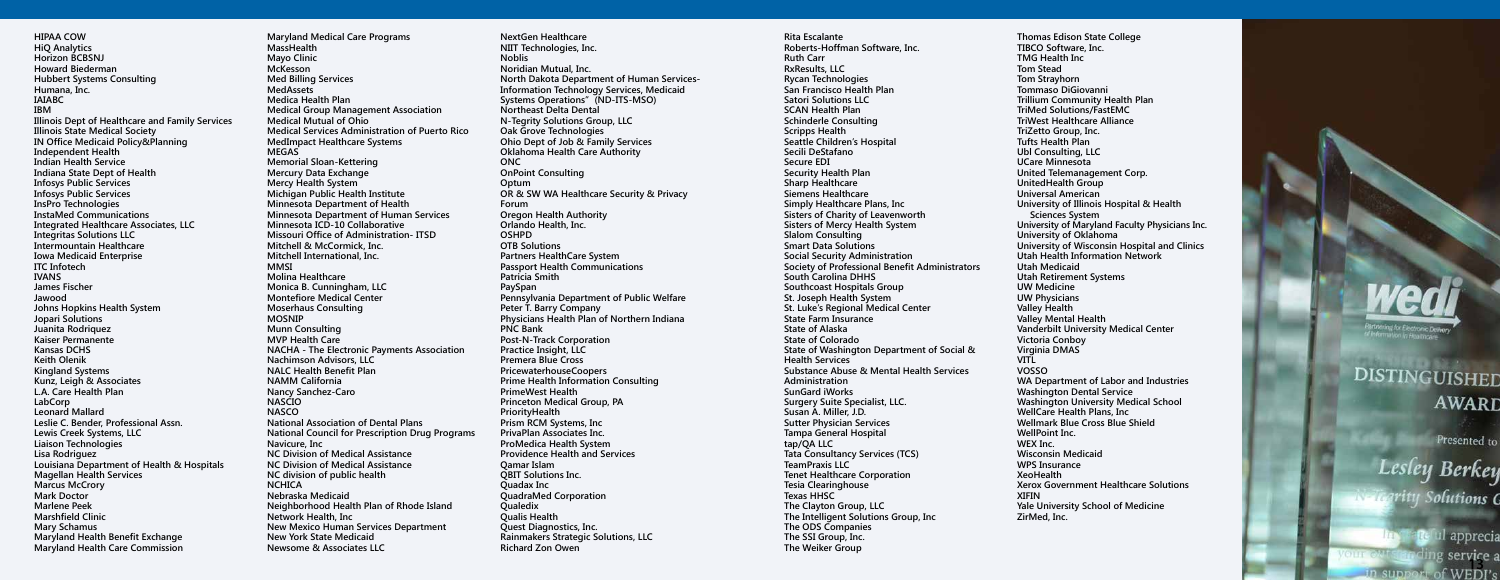

**Agate Healthcare American Podiatric Medical Association Business Architects Companion Data Services Cooperative Exchange Delta Dental of Arkansas Delta Dental Insurance Company Delta Dental of Colorado Delta Dental of Idaho Delta Dental of Illinois Delta Dental of Michigan Delta Dental of Oklahoma Delta Dental of Pennsylvania Delta Dental of Puerto Rico Delta Dental of Rhode Island Delta Dental of Wisconsin Department of Vermont Health Access EDI Specialists, Inc EHG-DentalXChange Equifax Inc. Fore Support Services, LLC Healthcare Billing & Management Association Healthcare Extranets LLC Integritas Solutions LLC Kunz, Leigh & Associates Maryland Health Benefit Exchange MedAssets Minnesota ICD-10 Collaborative Missouri Office of Administration NACHA - The Electronic Payments Association NASCIO NIIT Technologies, Inc. Oak Grove Technologies**

**PracticeInsight Seattle Children's Hospital Security Health Plan Simply Healthcare Plans, Inc Slalom Consulting St. Joseph Health System SunGard iWorks Tata Consultancy Services (TCS) TMG Health UW Physicians Valley Health VITL Washington Dental Service WEX Inc. Yale University School of Medicine**



## New 2012 Corporate Members

## New 2012 Individual Members

**Umesh Bajaj Evelyn Bishop Chris Bowen Kimberly Bratton Stephanie Brown William Campbell John Christiansen Tommaso DiGiovanni Gloria Doehling Joshua Tyson Houston Richard May Monique Nasland Faye Newsome Alex Olson**

**Kristina Petersen Debra Primeau Pyreddy Reddy Steve Runkel Chandra Sangubhotla Joseph Santangelo Dominic Saroni Patricia Smith Tom Stead Kimberly Stratton Danny Webb Margaret Weiker**